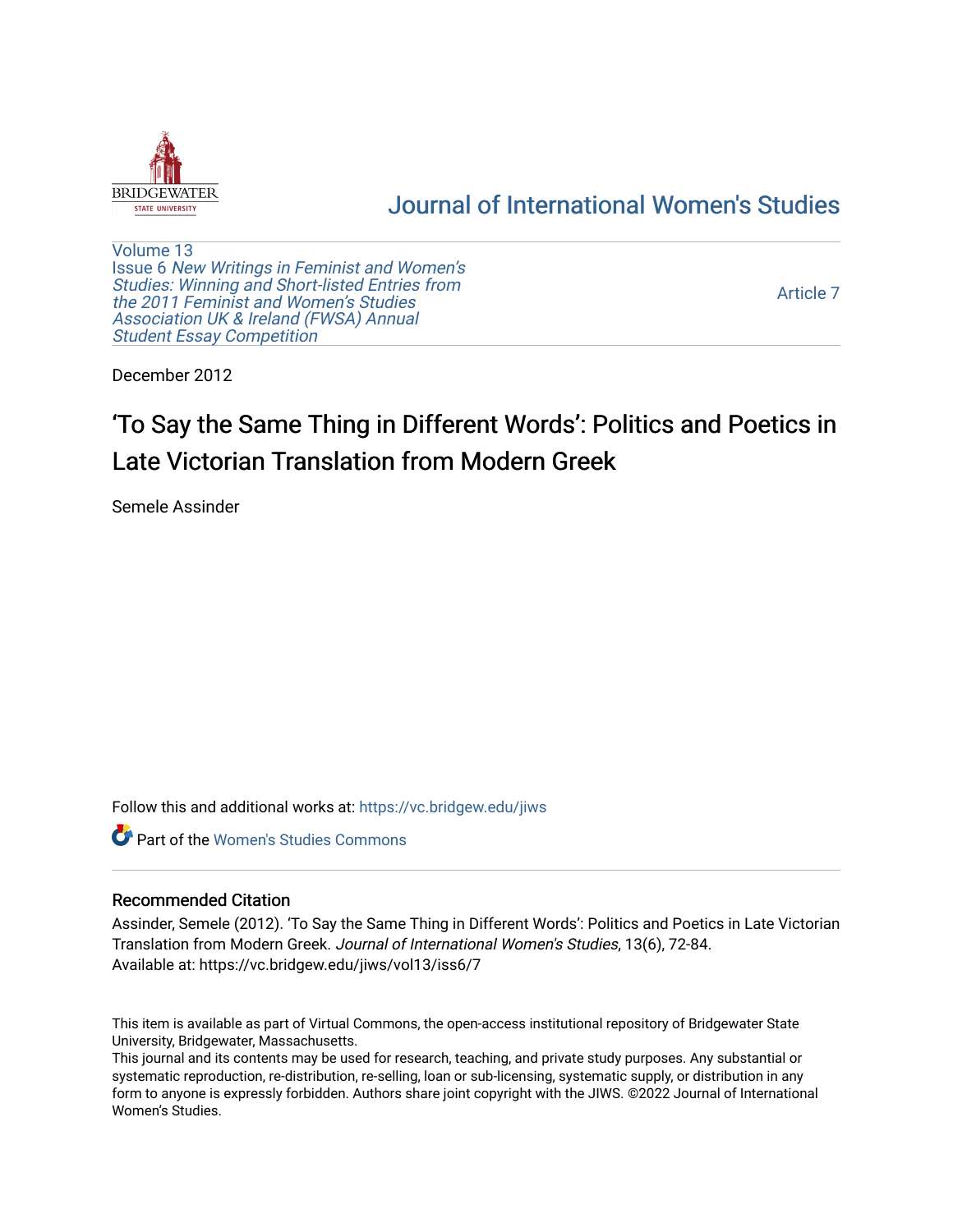## **'To say the same thing in different words': politics and poetics in late Victorian translation from Modern Greek.**

By Semele Assinder<sup>1</sup>

### **Abstract**

Against a backdrop of Victorian academic gender politics, the woman warrior from War of Independence folk songs emerged in British women's writings. After a close reading of a translation by Elizabeth Edmonds, Modern Greek is reviewed as a contender for the New Woman"s Classics.

*Key Words:* Modern Greek Studies, Translation, British women writers, Gender politics

"Well, we have beaten you now thoroughly with our new phalanx of Amazons," cried the master of Trinity, "you have heard of the honours gained here lately by a mere girl, although, to be sure, I must own that she came out best in the classics."

"I have no interest nor any curiosity whatever in respect to your female phalanx. If you reckon upon that you will sustain a crushing defeat."

"But, I tell you, this girl"s papers were a perfect revelation as to a woman"s powers."

"Pshaw! At what sacrifice?"

"Sacrifice?"

"Yes. I venture to say that she wears spectacles, is sallow, and – "

"And what?"

"Forgive me, friend, round-shouldered." (Edmonds, 1888: 3)

This discussion between two male academics opens the two-volume novel *Mary Myles.* The book deals with the post-Cambridge life of the eponymous heroine, a lady Classicist. Mary Myles is an excellent scholar, we are told, condemned to the life of a governess. While it is lushly written and the plot in many places verges on the ridiculous (by the end, Miss Myles has accumulated multiple marriage proposals), the gender politics at play beneath its apparently frivolous surface set the scene for this essay. The novel"s heroine was loosely based on Agnata Ramsay, who was placed alone in the first class degrees for Cambridge Classics in  $1887<sup>2</sup>$  Although Edmonds presents these women as exotic and offers

<sup>&</sup>lt;sup>1</sup> Semele Assinder is a PhD scholar the University of Cambridge. She can be reached at sjaa2@cam.ac.uk

 $2$  Ramsay subsequently married the Master of Trinity College, Cambridge in 1888. She became something of a celebrity: "*Punch* marked her supremacy with a famous cartoon in which Mr Punch ushered a gowned female into a first-class railway compartment labelled Ladies Only with the text "Honour to Agnata Frances Ramsay" (2 July 1887)." Delamont: 2011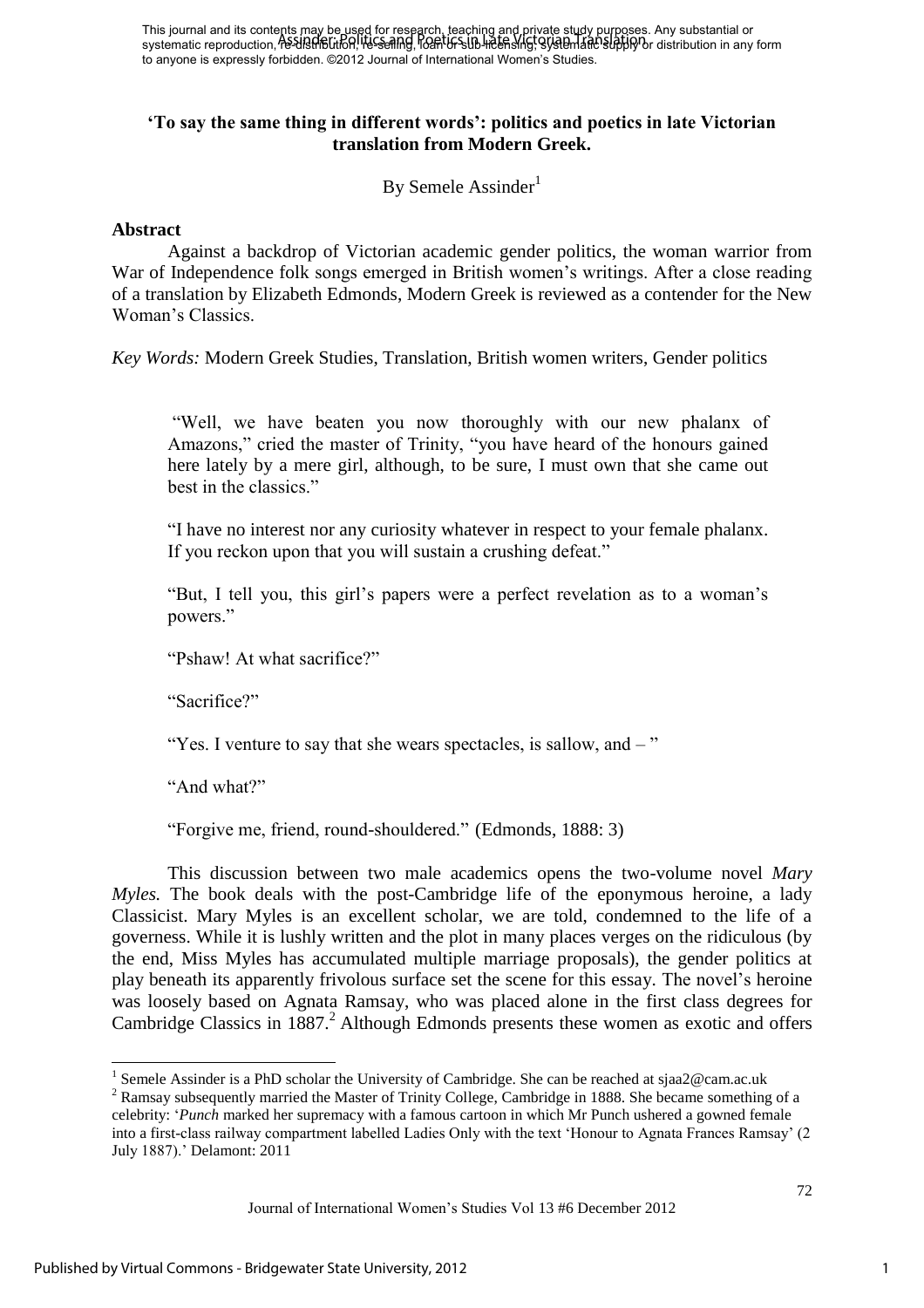them up for ridicule, we should not allow this to distract us from the persistent whisper beyond the text, that her work has more to say about the native politics of women"s education. Despite giving voice to the opinions expressed by the male academics, there is little doubt that Edmonds had her tongue firmly in her cheek. Perhaps the derision exhibited by the dons seems ludicrous to a modern reader, but Margaret Homans, in her study of language and female experience in nineteenth century women's writing, attests similar male attitudes to women"s education:

[T]he nineteenth-century view […] [was] that too much reading (to say nothing of writing) would unfit women for their proper duties, because, on the assumption that there is a finite quantity of bodily energy, the increased demand for blood by the brain during an adolescent girl"s education would divert nourishment from the reproductive organs. (p. 160)

For the male academics in *Mary Myles*, women compromised their physical beauty by intellectual endeavour. That they are said to be "sallow" and "round-shouldered" suggests a sickliness; the Homans extract expresses this as a lack of fertility brought on by the pursuit of academia. The 'Amazons' are mocked by the male academics, their achievements belittled; their education has been bought at the cost of their femininity. While the "Amazon" title is complimentary in that it suggests prowess in one area of life, an implicitly unflattering undertone of otherworldly size or vitality indicates that it is meant sarcastically. Nevertheless, Edmonds speaks of female classicists in their own vocabulary, as a "phalanx of Amazons". Both these words are Classical terms, one from the realm of myth, the other firmly based in historical fact. The *OED* defines "phalanx" as: "(*Ancient Greek Hist.*) a line or array of battle; *spec.* a body of heavy-armed infantry drawn up in close order, with shields touching and long spears overlapping. Now also more widely: any compact body of troops, police, etc.' Amazons were female warriors. The Ancient Greeks gave the etymology as  $\dot{\alpha}$  – (privative alpha) –  $\mu\alpha\zeta\delta\zeta$ , literally 'without a breast', as the women were reputed to have removed their right breasts to free up their bow-arm. This is probably a spurious etymology, but it has persisted, perhaps because of the enduring fascination with the mythological women"s shocking brutality and sacrifice for military success  $-$  a success which cost them their femininity. Edmonds's awkward juxtaposition emphasises the unique character of these women, lending them an elevated mythological status, in Cambridge at least. It is worth introducing Anna Swanwick (1813 – 1899) here to try to decipher this way of thinking. Swanwick worked on (ancient) Greek translation, was involved in women"s education and the Suffrage movement. Swanwick stated in an address to the students at Bedford College that she "often longed to assume the costume of a boy in order to learn Latin, Greek and Mathematics, which were then regarded as essential to a liberal education for boys but were not thought of for girls' (Bruce, 1903: pp.  $19 - 20$ ). Swanwick offers this as a playful way of explaining the difference in children"s education. However, in the course of this discussion, I will demonstrate that this cross-dressing in a different context offered a tacit form of engagement in gender politics.

Modern Greek faced similar opposition in academic circles. A review of the Constantinides grammar *Neo-Hellenica* demonstrates the fierce criticism it faced.

Ancient Greek has the greatest of literatures; Modern Greek literature is assuredly not yet on a level with the literature of America. […] We have no love for modern newspaper Greek and the Modern Greek of novels. It is an ugly compromise, in which the vocabulary is to a great extent classical, while the grammar is on the model of modern languages, and the style is rich in *clichés,* or stereotyped phrases. But what are the Greeks to do? (1892: 84)

 $\overline{\phantom{a}}$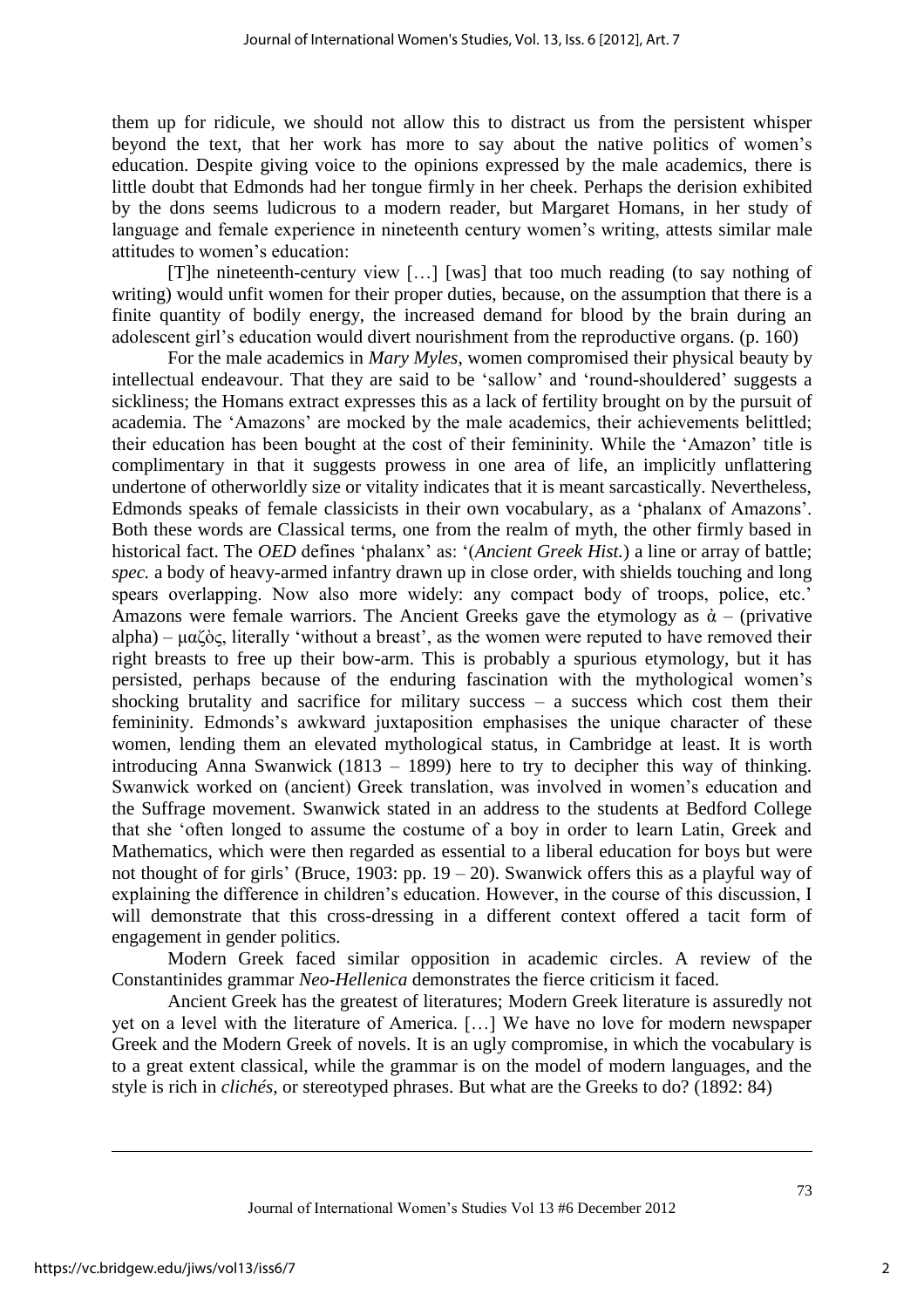The language is an 'ugly compromise': it is not hard to see why women gravitated towards an academic subject attracting such a negative press; already pariahs in academe, the adoption of the fellow outcast modern Greek was the logical next step. If we revisit the Amazons of the opening extract, I suggest that we should read the translator herself through the ανδρειωμένη λυγερή, the trope of the female warrior – the Amazon codified within the text. Classical Greece"s academic inaccessibility brought about women"s involvement with Modern Greece, which, in turn, played a part in the creation of Modern Greek as an academic discipline. I propose that, far from keeping the "double allegiance to the foreign text and the domestic culture,' (Venuti, 1998: p. 11) these women promulgated their political views through their adoption of Modern Greece. The English transmitters of the ανδρειωμένη λυγερή manipulate the Greek folk heroine to satisfy their own political agenda

Besides novels and translations, Edmonds also wrote extensively on Greek life and folklore. She was actively engaged in the British magazine culture, and was sufficiently wellknown to the general public for Oscar Wilde to review her translations in the *Pall Mall Gazette* and to publish her work during his time as editor of the magazine *The Woman's World.* Edmonds's career can only be pieced together through the remains of her correspondence and the footnotes in her texts. She was in her late fifties in 1880 when she first went to Greece for health reasons, and from then until ten years before her death (in 1907), she worked steadily to produce thirty or so publications of work on Greece and Greek themes. But it was translation, both literal and figurative, which allowed women to construct Modern Greece as an intellectually independent space. Such a space enabled women to enact a liberty unimaginable in Britain; as a consequence of this appropriation, much of the Modern Greek scholarship in late Victorian Britain is feminine.

In 1885, Florence McPherson published a collection of Modern Greek folk poems translated into English. Her book is well-presented, carefully cites the original sources, as well as being a beautiful object in itself; the paper is handmade and the book is pocket-sized. Henry Fanshawe Tozer's review is highly complimentary, and he identifies the value of such a volume in view of the paucity of translations from Modern Greek poetry.

Hitherto, notwithstanding a few scattered translations, the poetry of Modern Greece has been a sealed book to most Englishmen, partly owing to the difficulties that the popular language, which is the language of poetry, presents to the scholar, and partly, perhaps, because the works themselves have found their way but little into England, and, in the case of the some of the earlier poets, are difficult to procure. (Tozer, 1884: p. 324)

McPherson's choice of poetry is revealing. The title page is peppered with references to klephts, battle songs, pallikars and death songs. Unfamiliar words are glossed, and the reference for the Greek original of each poem is provided. When compared with Edmonds's later, lengthier volume, McPherson's is clearly the more scholarly. Nothing else about McPherson can be traced, save three glancing references: the first, in a note on translation in one of the early issues of the *Journal of Hellenic Studies* (1889); the second, in the dedication to Elizabeth Edmonds"s *Greek Lays, Idylls, Legends &tc.* (1886) "To Miss Florence McPherson,' it reads, 'in warm appreciation, and with the esteem which kindred sympathies inspire, this little volume is inscribed." The third is more surprising; McPherson is briefly acknowledged in the correspondence section of the *Δέλτιον Ἑστία* for 1889. McPherson had demonstrated her awareness of *Ἑστία* in her poetry collection, but an awareness of a foreign periodical is somewhat different from writing in the foreign language for book enquiries. A later author, Isobel Armstrong, dedicates her book *Two Roving Englishwomen in Greece* "To Mrs Edmonds, who has pleaded the cause of the Greek people in song, biography and romance."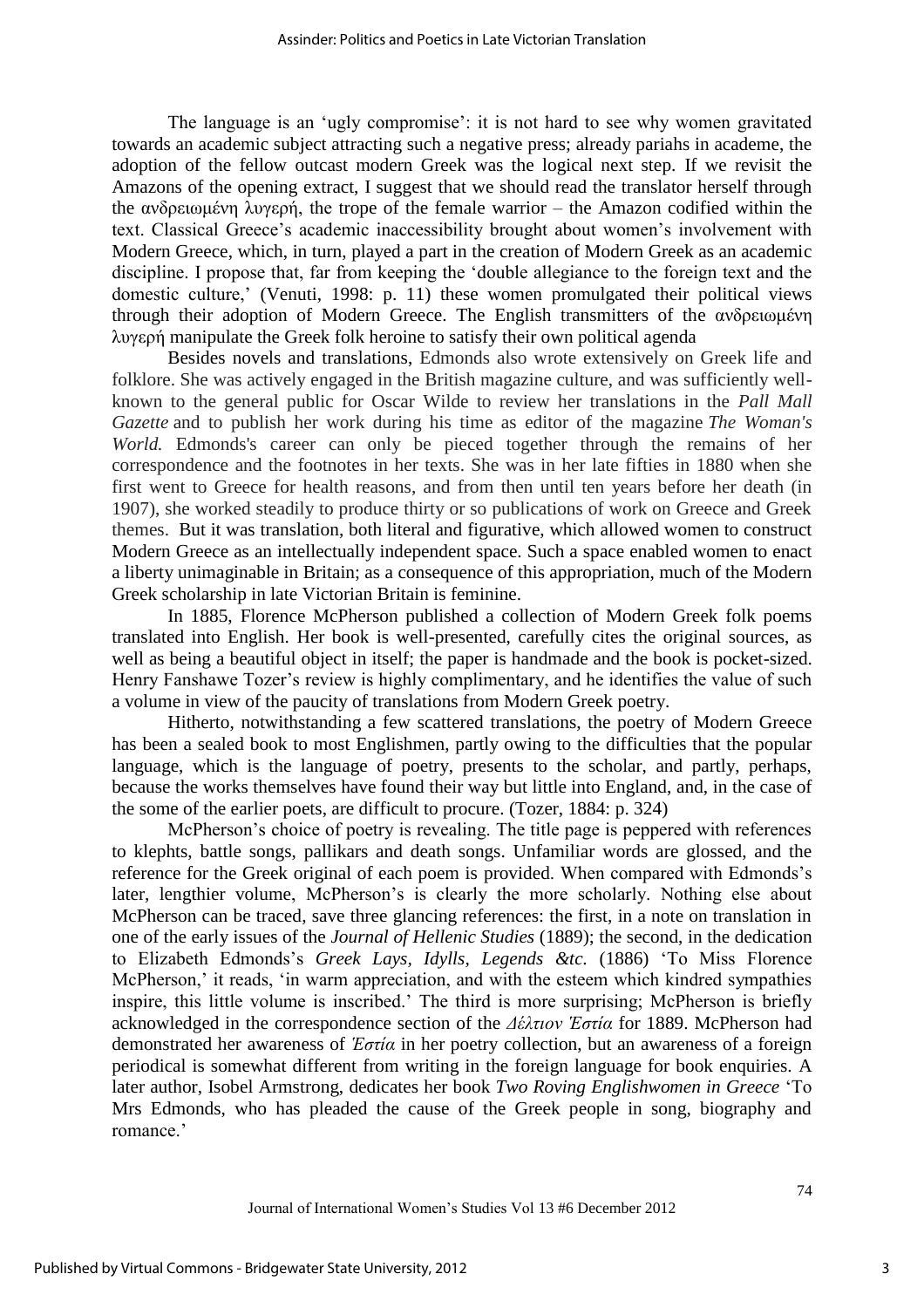In this period, Modern Greek poetry, especially folk poetry, became attractive to a circle of women in Britain. This had previously been the domain of male scholars, as demonstrated by scholarly collections of Modern Greek poetry such as Fauriel (1824), Passow (1860), Haxthausen (1935, collected from 1814), and Kind's (1861). Yet these women, by publishing their writing in a cheaper form – in magazines and journals – opened modern Greece up to an entirely new audience.

Let us site this sudden interest in its political context. In Britain, 1866 saw J. S. Mill presenting the petition on women"s suffrage to Parliament; the national movement started in earnest in 1872. Women were eventually granted the right to vote in 1918, but only if they were over 30, and only then if they were householders, married to householders, or had a university degree. The last condition is important, especially given the struggle at the time for women's rights to education. Only through marriage or education – specifically through the attainment of a university degree – was a woman qualified to vote. In Greece, 1866 brought the Cretan Insurrection, an important step in the rejection of the Ottoman rule. This created quite a stir in Britain, as it tapped into the philhellenic feeling still remaining from the Greek War of Independence of the 1820s.

Edmonds"s first published efforts as a commentator on Modern Greece met with harsh criticism. A reminder of the Brontë sisters' and George Eliot's titular posturings, the gender-ambiguous authorial styling "E. M. Edmonds" used for *Fair Athens* did nothing to discourage the reader from (at least initially) assuming that the author was male. The reviews were not kind:

Fair Athens […] may be described as a pleasant book on a pleasant subject. Its deficiencies, indeed, are numerous, and appear on the surface. There are bad mistakes of names such as the Byma of the Pnyx and Tachiarchus for "Taxiarchus", the name of St. Michael. (Anon. 1881: 36)

The discovery that the author was a woman prompted further indignation on the reviewer"s part: "[i]f the authoress had given a direct intimation of her sex, instead of leaving it to be inferred from her narrative, these errors would be more readily overlooked by the reader." The implication is that different standards were in place for men and women. These slips are linguistic ("byma" for "bema"), and the insinuation is that a woman could not be expected to achieve perfection as a linguist. Moreover, they are mistakes no student of *Classical* Greek would have made, a fact which I believe contributed to Edmonds"s movement towards Modern Greek.<sup>3</sup> In the *Westminster Review*, the book is given similarly short shrift: '*Fair Athens* is little more than a tourist's note-book. Mr. Edmonds should be more careful in transcribing classical Greek. "Byma" (for Bema) and "Jupiter Olympus" are two out of a good many small mistakes." (Anon. 1882: 549) Here, though, they are "small mistakes', rather than 'errors' and 'Mr' Edmonds is given a rap on the knuckles and advised to take more care. While neither review is glowing in its approval, the differing attitudes brought about by assumptions about the author"s sex are apparent.

With this unfortunate episode of critical wrath behind her, Edmonds turned to translation. Lefevere (1995: p. 14) suggests that, for a translation to exist, we must presuppose several facts*,* each contingent upon issues of authority. This idea of authority is crucial, as it was precisely that which Edmonds, as a woman, was lacking.

 $\overline{\phantom{a}}$ 

 $3$  The reviewer does reserve some (albeit faint) praise for Edmonds, stating that her slips 'do not much interfere with the real merit of her book. This consists in the careful account she has given of the life of the Modern Greek people.'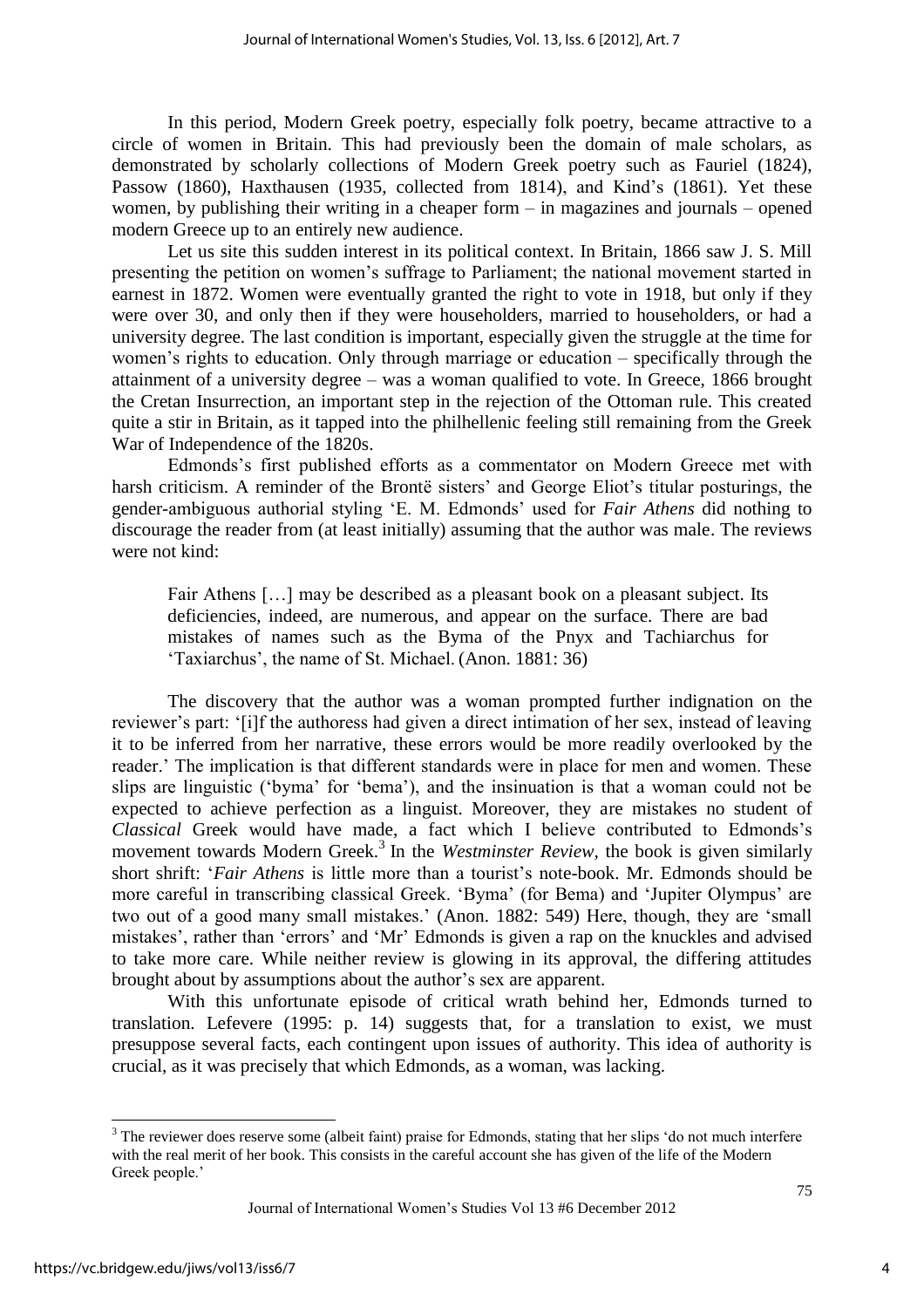Translation involves expertise. [...] Translation also involves commission: a person in authority orders the translation to be made. There are, of course, many instances in which the translator "auto-commissions" his or her own translation, simply because s/he "falls" for a text. In this case, the problem of "commission" or at least "acceptance" of the translation by a publisher is only deferred to the next stage in the process. Translation fills a need: the audience will now be able to read the text again, and the person in authority will have enabled the audience to do so.

We cannot know now if Edmonds commissioned her own translations, or if her knowledge of Modern Greek identified her as a possible translator. However, it is certain that as the list of her publications grew, so did her authority. On the basis of the reviews of *Fair Athens*, it seems unlikely that there was further demand for her travel writings. It was instead through her translations that Edmonds became an "authority on Modern Greek" and Greece, with her articles in journals cementing this reputation. If we glance back to the Tozer review of McPherson"s book, it becomes evident that there was a need, one which Edmonds was ably equipped to fill. Although she nowhere mentions having returned to Greece after her initial visit, Edmonds clearly remained in close contact with her Greek acquaintances and had continued access to Greek newspapers and contemporary literature elsewhere she mentions corresponding with Vizyinos and Drosinis. 4 She translated works by Palamas, Karkavitsas and Xenopoulos before they became the literary establishment. Her translation work does not only deal with literature published up to and including 1881 (when she left Athens) but is consistent with the contemporary literary scene in Greece. She displays this continued familiarity in her regular contributions to *The Academy* (a London daily newspaper), for which she wrote book reviews and the obituaries of Greek literary figures and men of note.

I offer for comparison the linguistic hierarchies Lefevere evokes when discussing better known translators. He discusses the example of Edward Fitzgerald, who had translated the Rubaiyat of Omar Khayyam.

Fitzgerald writes to his friend E.B. Cowell: "it is an amusement for me to take what liberties I like with the Persians who (as I think) are not Poets enough to frighten one from such excursions, and who really do want a little Art to shape them.' (Fitzgerald, 1972, VI: p. xvi) *Traductio* is a matter of the relative weight two cultures carry in the mind of the translator: obviously, Fitzgerald would never have taken the same liberties with a Greek or Roman author […] *[T]raductio* can […] be used by translators as individual members of a culture, who are dissatisfied with certain features of it, and want to usurp the authority of texts belonging to another, "authoritative" culture, to attack those features, defying both experts and those in authority with a certain degree of impunity. (Lefevere, 1995: p. 19)

While we now balk at Fitzgerald's bald approach to translation, Lefevere's explanation of the *traductio* principle reveals the driving force behind it; "the relative weight two cultures carry in the mind of the translator." His belief that the translator would not have taken the same liberties with a Greek or Roman author implies that attitudes towards languages and their cultures affected the production of the translation; perhaps Fitzgerald would have met with opposition had he so freely translated something more canonical. However, the fact that he was working from Persian narrowed the field of those able to offer criticism. It also demonstrates that attitudes to less familiar languages, like Persian, or Modern Greek, were not yet set in stone. It is precisely this we witness in Edmonds"s work. If we recall the *Saturday Review's* comments, this weighting towards Classical Greek is not an isolated phenomenon.

 $\overline{\phantom{a}}$ 

<sup>4</sup> Edmonds mentions her correspondence with Vizyinos in her introduction to *Greek Lays*, as well as in her obituary of him. Whilst commenting on the spelling of his name, she notes, "Now generally written Vizyenos; but I retain the form which the poet used in his first letter to me, which was in the English language."

Journal of International Women"s Studies Vol 13 #6 December 2012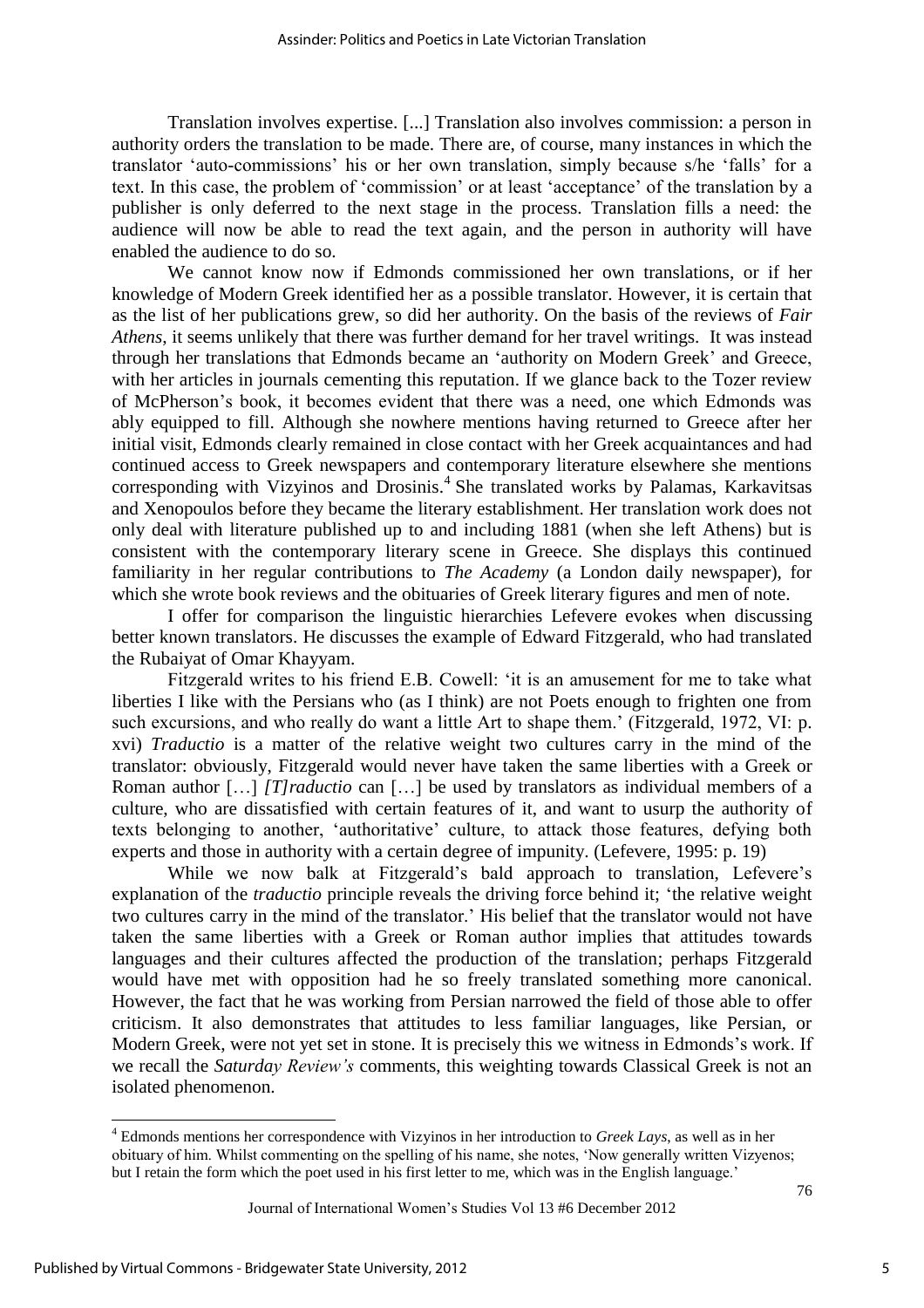Lefevere's putative experts though, were all too real for Edmonds. Modern Greece was, in Britain, locked in constant conflict and competition with Classical Greece as we have seen. Lefevere"s definition of *traductio* as a cultural critique, though, lies at the heart of Edmonds"s translation work. While it was not the authority of the translated culture she wished to assume, but the protection offered by others' ignorance of it, Edmonds produced her translations secure in the knowledge that for her reviewers, Modern Greek offered but a holiday from the Classics.

Edmonds, in the opening pages of *Fair Athens,* boldly announces the purpose of her stay as being "not only for the purpose of health, but also to combine with that endeavor the cultivation of the modern language" (1881: p. 74)*.* This contrasts sharply with a traveller she would encounter.

Our party this time including […] a young lady, who had travelled much, and seen so much, that nothing seemed able to interest her, but who, nevertheless, felt that there were certain things expected to be done and seen by travellers, and therefore the unpleasant duty of fulfilling these requisitions must be got over somehow. Although quite young, she had lived in Germany, Sweden, Italy and Spain, and had acquired the languages of these countries. She had come to reside in Athens for the purpose of studying Greek, but only, she observed, "to say the same things in different words." (1881: 258)

The young lady"s comment about language acquisition is telling; that Edmonds reports it somewhat ironically – her inclusion of "but only" and the embedding the young lady"s own words – suggests that Edmonds saw this young woman as missing the point entirely. Edmonds chose not to name this young lady; perhaps implying that she felt her description was not complimentary. This is an odd idea of language learning, and we feel sure that Edmonds would disagree with a definition of translation as "saying the same things in different words."

Travelling alone was seen as hazardous, as suggested by the various responses Edmonds received to her wanderings. *Fair Athens* deals not only with Edmonds"s response to the city, but also with the city"s reaction to her. After her breakfast, Edmonds describes first venturing into the city; "declining a guide, to the evident surprise of the porter, I stepped forth to wander alone through the streets of Athens" (Edmonds, 1881: p. 5). She again emphasises her status as lone woman in Megara, there only briefly separated from her party. Still, her appearance creates a stir, 'a foreigner – a woman – and alone'  $(1881: 204)$ . Similar responses to women travellers in Greece are in evidence in Armstrong"s *Two Roving Englishwomen in Greece*: '[o]n my friend (Edith Payne) and I announcing of our intention of starting off by ourselves to Greece, the general opinion seemed to be that we were going out to be murdered" (vi). Women were still seen as fragile, deserving of protection. The reason for the allure of the fearless woman warrior began to develop.

The treatment of the  $\alpha\nu\delta\rho\epsilon\omega\mu\epsilon\nu\eta^5$  phenomenon in its Greek folk song incarnation has been discussed by Constantinides, who classifies the occurrences of the theme into three categories. Whereas Constantinides rejects possible feminist readings of the myth, preferring to see it as 'a variation of that great theme, the war between the sexes' (Constantinides, 1983: p. 71), I shall argue that the British heroines in translation merit discussion as a feminist emblem. Paradoxically, both the femininity and the masculine courage of the female warrior are implicit in the term. There is a tension between the obvious femininity of  $\lambda v \gamma \epsilon \rho \dot{\eta}$ , and ανδρειωμένη, which cannot help but suggest the noun άντρας, because of its derivation from ανδρειώνω. Although the woman warrior fulfils a characteristically male role, she highlights her own femininity through so doing; the similarities only serve to heighten the sense of difference.

77

 $\overline{\phantom{a}}$ <sup>5</sup> Literally 'valorous maiden', ανδρειωμένη λυγερή is the term applied to female warriors since Politis.

Journal of International Women"s Studies Vol 13 #6 December 2012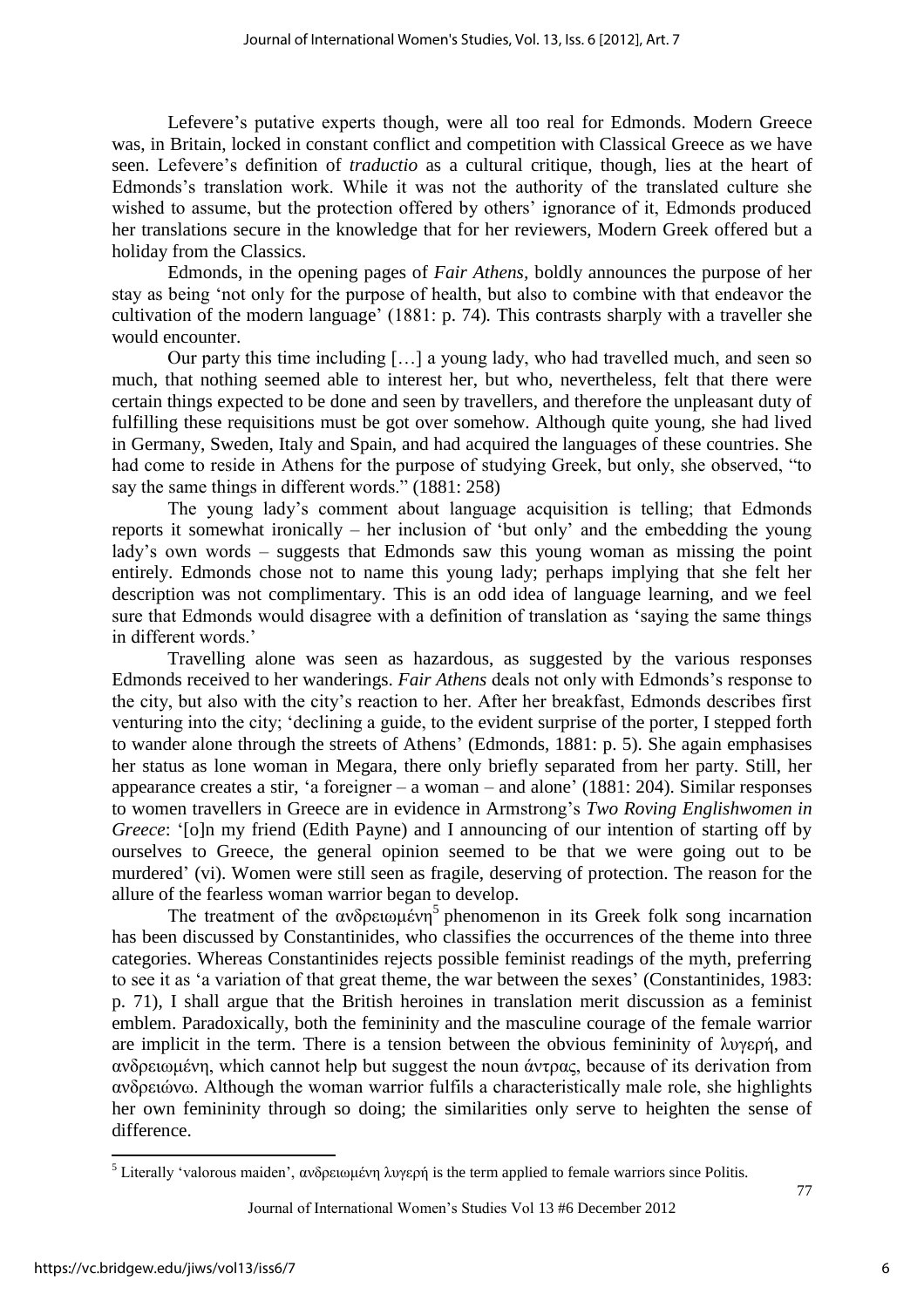Translation as cross-dressing is a common metaphor, but given the fascination Edmonds and her contemporaries exhibit, I believe a fresh approach is justified. Translation granted women a form of intermediate voice, a gender-ambiguous space between male author and the female translator. The figure of the woman assuming man"s dress for physical combat became the adopted persona of the female translator publishing against the tide of male Classical scholarship. A translator actively transfers, carries across, aspects of the primary culture to the secondary, or receiving culture. Susanne Stark, whose book *Behind Inverted Commas* discusses female translators of German literature, notes that, "female translators were neither mute nor transparent, but fully aware of their mediating role. For they themselves chose the texts they wished to make known in their own country, connected their name with them and to a certain extent recreated them, thereby following their own taste' (Stark, 1999: p. 56). I suggest that Edmonds" adoption of this motif was entirely knowing.

Edmonds addresses the subject of female warriors three times, in 1885, 1892 and 1894.<sup>6</sup> First, in her edited translation of Kostis Palamas' poem 'Τα νιάτα της γιαγιάς,' which she translates as 'Our Grandmother's Girlhood.' A woman living as a man appears in prose in her 1892 translation of Karkavitsas' story 'ο Κρυφός Καημός' which she titles "Chrysanthos" and finally in her own fictional writing, *Amygdala: A Tale of the Greek Revolution* (1894). To start with a brief description of the narrative, in all three cases the soldier women actively participate in the War of Independence; there is a romantic interest in a fellow soldier, which is problematic, given the nature of the disguise. The accounts have roughly the same outline: the young girl combats her father"s disappointment at her sex by taking part in the conflict herself. The Karkavitsas translation deviates in that the father is so disillusioned at the birth of another female child that he chooses to bring her up as a boy. I will offer a close reading of Edmonds's treatment of the Karkavitsas short story in the context of her work.

Irene in Edmonds"s *Amygdala* expresses her dissatisfaction with her powerlessness as a woman. She has been disturbed while declaiming "the trumpet call of the martyred patriot, Rhegas of Velustino  $[sic]$ <sup>, 7</sup> by the British philhellene Gerard Lowe. Questioned about her education, Irene replies that she is fond of reading, but has no books. Home-educated by her father, she states that she has her "Horologion – that is all – but perhaps some day I may have a few. I am always looking forward to "some day"" (1894: p. 72). But for the reference to the Horologion, Irene could easily be a Victorian girl eager for education, stealing her brother's Ancient Greek books. Irene then confesses to Gerard that she was upset by their earlier discussion.

"[I was] obliged to come to this quiet spot and outpour myself. I dare not do so except very, very seldom, as it makes me so unhappy [...] because I am only a woman, and may not go and fight for my country"s freedom. When I think of this I am unhappy, and then my loom stands still, and I weep alone in the silence of the night.'  $(73)$ 

Lowe tries to console her with little effect; 'it is man's part to fight, and woman's to crown the victors." To which Irene replies, "Ah! is it man"s part to fight and die, and woman"s to stand still and look on with wringing hands and breaking heart?" (1894: p. 73). If we read this

Journal of International Women"s Studies Vol 13 #6 December 2012

 $\overline{a}$ 

<sup>&</sup>lt;sup>6</sup> The female warrior became something of a literary trope in British women's writing in this period. Isabella Mayo"s *Daughter of the Klephts, or, a Girl of Modern Greece* (1896) features a cross-dressing heroine. Lucy Garnett's 1899 article *Greek Matrons and Maids* features two photographs of female warriors.

<sup>7</sup> Edmonds wrote the first biography of him in English. *Rhigas Pheraios: the protomartyr of Greek independence, a biographical sketch,* (London, Longmans: 1890).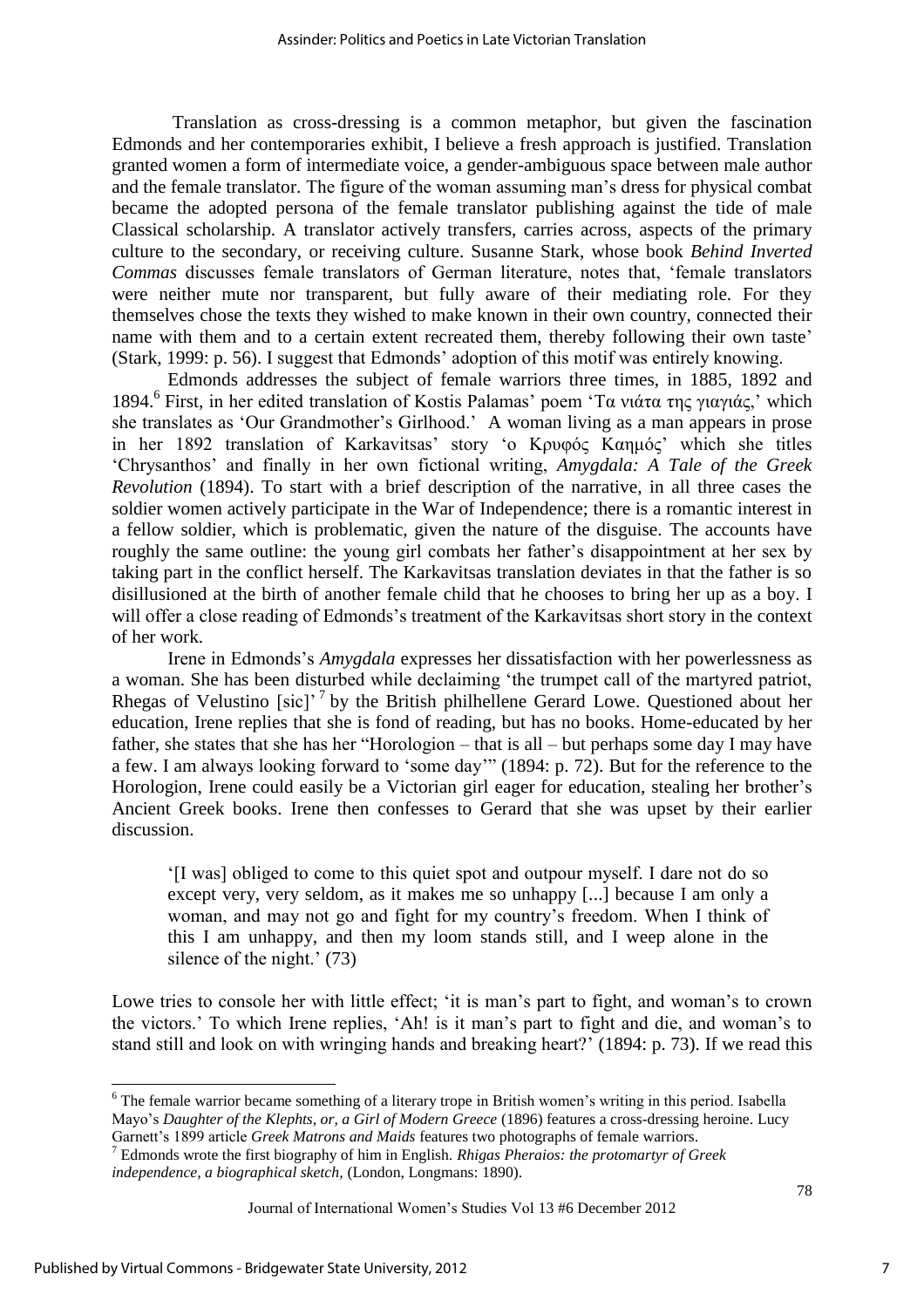against the extract from *Mary Myles*, we can see that the woman"s educational impotence, a recurrent theme of Edmonds"s writing, has here been conflated with the inability to fight for political liberty.

In the 1880s, Karkavitsas was a regular in the literary periodical *Εστία*; later his promise would be crystallized by his success in the 1898 short story competition in the same magazine. His writing from the 1880s, however, was informed by his travels whilst in the army. During this period he performed a dual service, finding time to gather folk tales and noting down customs which would later add local colour to his writing. As we have seen, Edmonds was always alert to new trends in Greek writing, and it is likely that Karkavitsas would have caught her eye. One story to find its way, eventually, into his collection *Παλιές Αγάπες* was a vignette of village life during the War of Independence. Far from the rural idyll usually described in the early years of the Greek short story, though, in 'Ο Κρυφὸς Καημός', Karkavitsas details the behaviour of a father haunted by his lack of sons. With the Morea on the brink of war, his drunken response to the birth of another daughter is unorthodox, "Μὰ δὲν πειράζει εἶπε [...] Ἐγώ θὰ τὸ κάμω σερνικό. Θὰ γένη καλύτερο ἀπὸ σερνικό' (Karkavitsas, 1900: p.38). The statement that the girl child will become 'καλύτερο άπὸ ζεξληθὸ" is fulfilled, in a practical sense at least. The father, unnamed in the story, takes it upon himself to provide the education necessary for the girl child to play the part of the man. "Μόλις μεγάλωσα λίγο, μοῦ φόρεσε ἀντρίκια καὶ μ' ἔλεγε Χρύσαντο ἀπὸ Χρυσῆ ποὺ ἦταν τ  $\ddot{\text{o}}$ νομά μου' (ibid. 38). That this is just that – a part – is evident from the inclusion of the given name "Chryse" as well as the name used in daily life, Chrsyanthos. This gives the narrative voice a layered effect; the reader receives the account at several removes, as if through a series of masks.

The section of the narrative concerned with the child"s youth has an uneasy close with the father's wish for his child, 'θέλω να περνᾶς τὸ βόλι ἀπ' τὸ δαχτυλίδι'' (Karkavitsas, 1900: p38). This conveys the father"s high expectations for his child, but also evokes a sense of danger with the introduction of the martial image. The proverbial difficulty of shooting through a ring does not bode well for Chryse's success in living as a man. 'Aπὸ μικρὴ μὲ ἔμαθε στ'ἄρματα. Μέρα-νύγτα μὲ δασκάλευε νὰ παίζω τὸ σπαθί, νὰ λυγίζω τὸ κορμί, νὰ  $ρίγνω στδ σημάδι.' (Karkavitsas, 1900: p.38) The anthropological value of the narrative is$ overshadowed by the stirrings of the War of Independence. The story takes on a more sinister tone, as we realize that Chrysanthos' father's whim serves an altogether darker purpose.

On the eve of battle, from his own deathbed, the father of the story prepares Chryse for battle, 'Σύρε με την εύχή μου, λέει. Ξέρεις, δεν εἶσαι γυναίκα, εἶσαι ἄντρας· πρέπει να εἶσαι ἄντρας! Πέφτε ἄφοβα στη φωτιά· σκότωνε ὅσους ἄπιστους μπορεῖς. Ὁ παπᾶ Δημήτρης λέει, ὄσους περσότερους σκοτώνεις, τόσα κρίματα συγχωριῶνται.' (38) The remark, 'δὲν εἶσαι γυναίκα, εἶσαι ἄντρας· πρέπει νὰ εἶσαι ἄντρας!' echoes the same insistent belief that the girl child will become better than a boy. On Chryse"s birth, her father"s self-persuasive rhetoric, 'θὰ γένη καλύτερο ἀπὸ σερνικὸ' aims to flash something of his devil-may-care attitude, but instead it betrays his uncertainty over the ethics of his decision. Facing death, the doubts resurface; his statement 'πρέπει νὰ εἶσαι ἄντρας!' carries the dual force of an imperative as well as containing the suggestion of a desperate exhortation. Chryse must be a man in the sense of having courage in the face of battle, but she also needs to demonstrate her ability in her adopted gender in order to validate her father"s decision.

The masking technique we saw earlier in the narrative is again evident in the moment of Chryse"s separation from her family. Her reaction to her departure promptis the first outward expression of dissatisfaction with her given gender. This conflict produced by the enforced gender adoption is made evident through the grouping of Chryse"s response with that of her mother and sisters; '[η] μάννα μου και τα κορίτσια παράμερα κρυφόκλαιγαν. Εγώ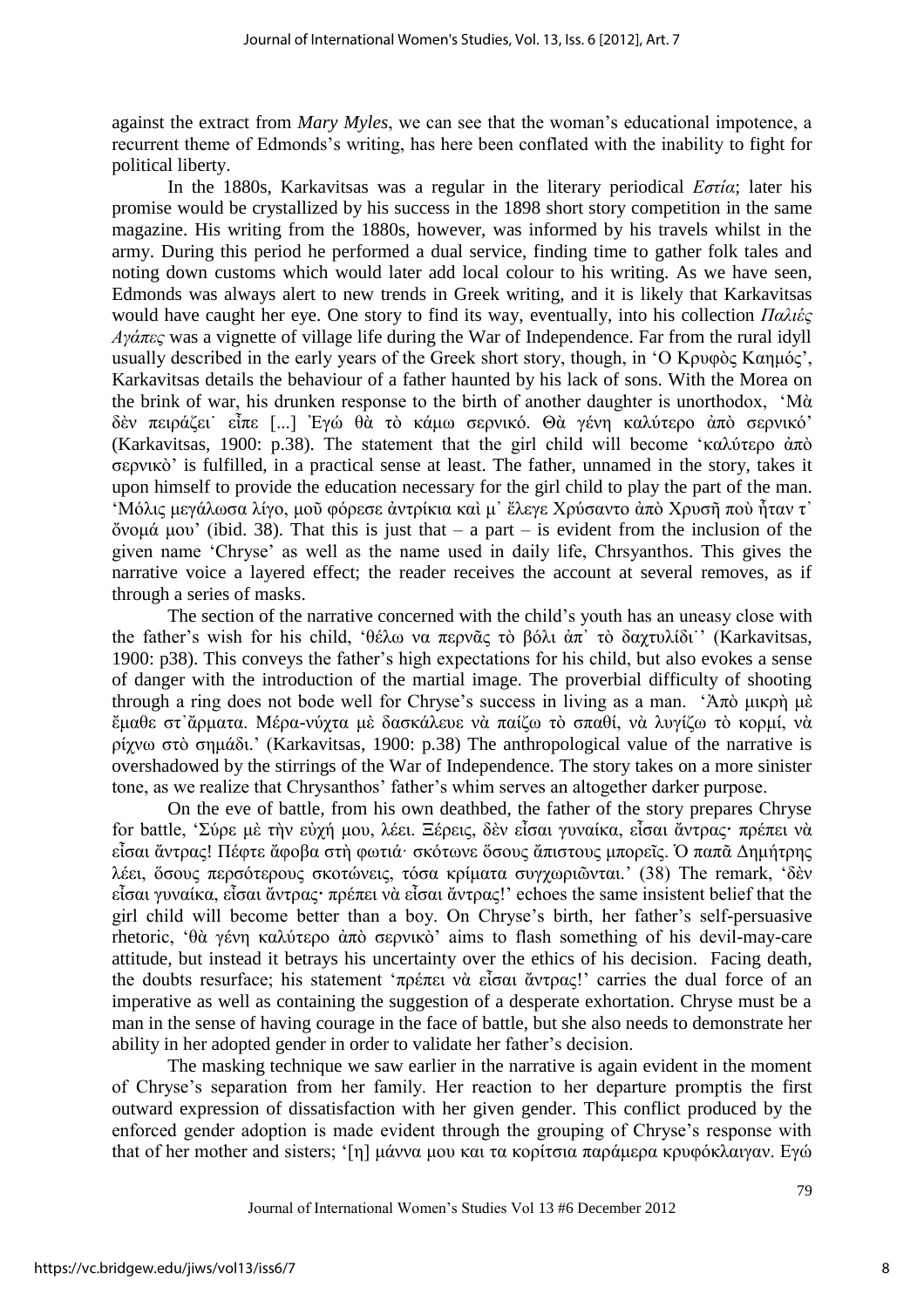ήθελα να κρατηθώ, μα τα έρμα μάτια μου ψιχάλιζαν' (Karkatvitsas, 1900: p. 38). The layering effect here demonstrates the internal conflict between the learnt and instinctive behaviour; Chryse wants to hold herself together, but her nature predominates. The women "κρυφόκλαιγαν", and Chryse joins them as her eyes drizzle. Karkavitsas' use of "ψιχαλίζω" rather than the less poetic 'κλαίω' imposes another level of separation between Chryse and the women, as if by refusing to use a cognate of 'κλαίω', Chryse has not succumbed entirely to femininity. But ' $\psi$ ιγαλίζω' is an unusual word, more commonly used for weather; its use here lends a naturalistic tone to the passage. Chryse"s holding back tears is suggestive of her trying to fight a more elemental force. This prompts what could be described as an out-ofbody experience; "Εβλεπα τα στρωσίδια το κρεβατίου, τον αργαλείο, την ανέμη, τ' άλλα του σωθέματα και πίστευα πως ήταν δικά μου εργόχειρα. Έβλεπα τις γυναίκες και κάτι μέσα μου μ' έσπρωχνε να τρέξω, να τυλιχτώ στα φουστάνια τους φυλαχτό να τα βάλω στην τρέλλα του πατέρα μου' (Karkavitsas, 1900: p.39). In this scene, Karkavitsas allows his heroine to speak. Until this point in the narrative, Chryse had detailed her upbringing without including her response to it. This passage marks a distinct shift; the narrative becomes more personal. Chryse"s sudden attraction to the paraphernalia of womanhood at the very moment of her initiation as a man strips away a layer of the narrative to reveal the feminine voice behind the bravado. Chryse"s eagerness to wrap herself in the women"s skirts suggests that for her, femininity would offer a refuge from the world of men. The departure marks something of a breakdown and reassessment of her life so far; she admits to seeing it as her father's τρέλλα. Yet, at the crucial moment, she does not deny him, but indulges his madness.

From this point on, the narrative assumes a more militaristic tone. Karkavitsas roots the plot firmly in historical and geographical detail, providing us with a rough date, ('Aνήμερα τοῦ Βαγγελισμοῦ) and setting (Gastouni). Chryse and the reader are horrified by the behaviour of the Greek soldiers, who quickly turn to looting. Chryse"s first engagement in conflict is undercut by her fainting fit. Here, the tone of the narrative shifts once more, when she is rescued by a male soldier, Dimos, with whom she develops a close friendship. This proves problematic, as the relationship makes Chryse long for a less complex interaction with Dimos. Chryse describes the danger and hardship changing her, but laments that she was unable to change her sex.

"Άχ, τὸ κακοθήλυκο! Τὸ κακοθήλυκο! Τί νὰ κάμουν τ'ἄρματα καὶ τὰ φορέματα; Τί νὰ κάμη τὸ θέλημα τοῦ γονιοῦ; «Θέλω νὰ εἶσαι ἄντρας!» Ἐ καλά! Καὶ γὼ τό ήθελα μὰ πῶς; Ποῦ θὰ βρεθῆ ἡ ἀσημόβεργα τῆς μάγισσας ν'ἀλλάξη τη γυναίκεια φύση, ὅπως ἀλλάζει σὲ κάρβουνα τούς θησαυρούς στὰ παραμύθια; (Karkavitsas, 1900: p. 41)

Here, Karkavitsas twists the narrative. What had previously been a folk tale offering an unusual take on the War of Independence morphs into an alternative love story. The futility of Chryse's father's wish for her is realised in the moment she comes to appreciate what it is to be a woman. For a second time, we are granted Chryse's reaction to her father's decision, "Έ καλά! Καὶ γὼ τό ἠθελα μὰ πῶς;' In a neat subversion of the paradigm, Chryse seeks to use her adoptive gender as a refuge, not from the unwelcome attention of the invading army, but from her reaction to the friendship of a fellow soldier. Chryse's wish for a magic wand, 'ν' άλλάξη τη γυναίκεια φύση, ὅπως [...] στὰ παραμύθια' lends the story an air of verisimilitude. As the story begins to verge on the fantastic, or perhaps parabolic, Karkavitsas ensures that, through Chryse"s appeal for the magical intervention common to mythological tales of gender transformation, he dissociates the story from these narrative modes. He roots the tale in reality through his character's self-awareness. Chryse is painfully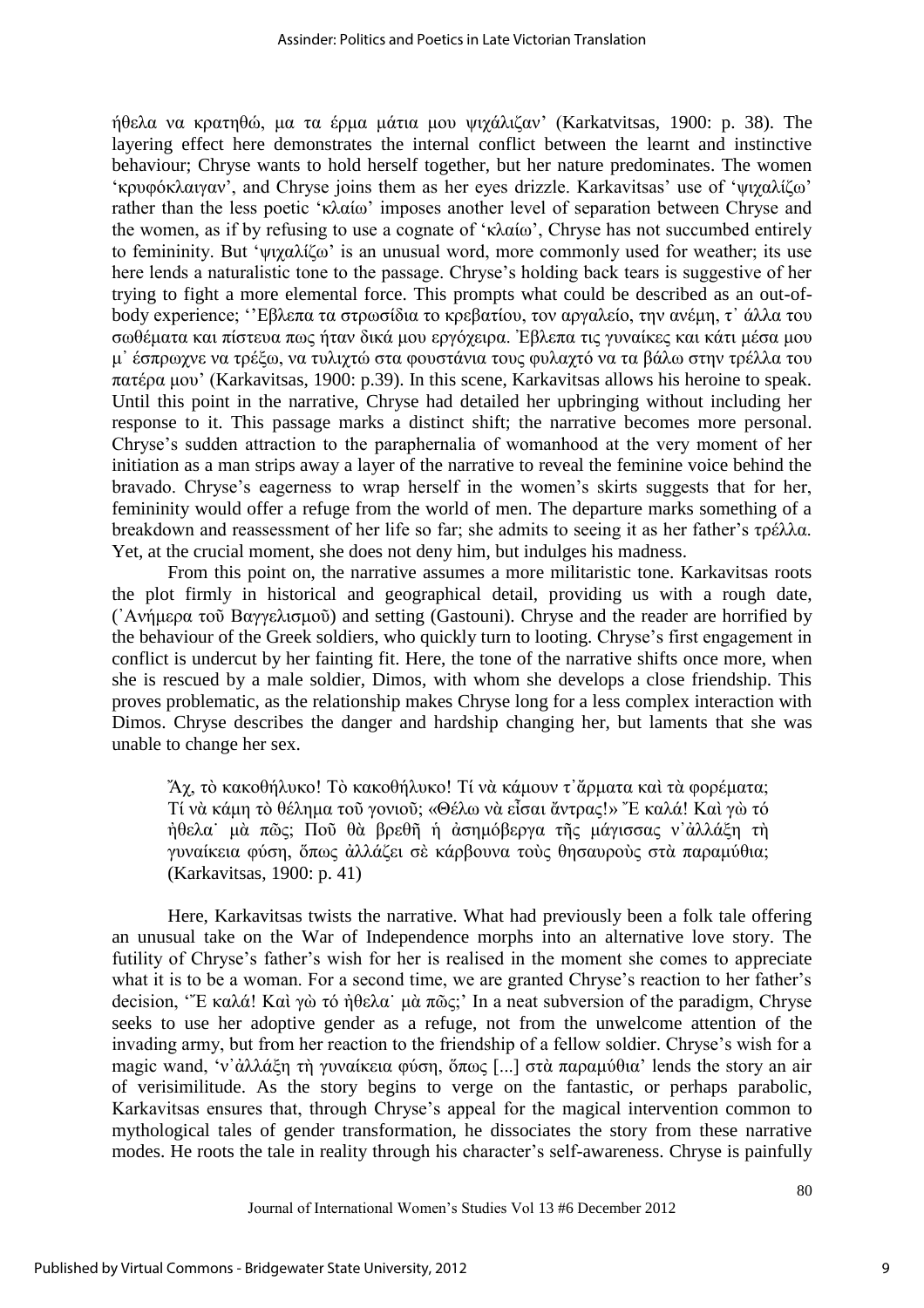conscious of her narrative stasis, unwillingly trapped in a role which she has not herself created.

The account continues in this way, with Chryse unable to voice her love for Dimos. After a brief passage documenting the military progress and strategy, there is an episode with oddly biblical resonances. Dimos likens Chryse to a woman, but her response contains explicit references to the Fall. 'Ξύπνησε μέσα μου τὸ φίδι! Τὰ λόγια του ἀνάδεψαν στὰ φυλλοκάρδια μου τὸν ἁμαρτωλὸ σπόρο τῆς Εὔας [...] Σήκωσα τὰ μάτια νὰ τὸν ἰδῶ, καὶ τὰ γείλη του, τὰ κόκκινα γείλη του, μὲ τραβοῦσαν στὴν Κόλαση' (Karkavitsas, 1900: p. 42). These references to 'τὸ φίδι', 'τὸν αμαρτωλὸ σπόρο τῆς Εὔας' and 'Κόλαση' make it clear that Chryse, despite her outer appearance, identified herself with the original woman, Eve. But whereas Eve was supposedly fashioned from Adam"s rib, Chryse herself was fashioned into Adam from Eve.

The narrative ends somewhat unsatisfactorily. After Chryse's confession to the dying Dimos that she is a woman, the perspective and time-fram shift. Chryse assumes narration with a rather perfunctory tone and, on answering her own question as to whether Dimos had heard her, she states: 'Ποιὸς ξέρει; Μὰ τί φταίω καὶ γώ; Ἄλλοι ἦταν οἱ καιροὶ καὶ κεῖνο ποὺ ἔχτιζε ή ἀγάπη γρήγορα τὸ χάλαε ή καταδρομή. Γιὰ τοῦτο καὶ γὼ δὲν πάτησα τὸ θέλημα τοῦ πατέρα μου. Έγινα κ'έμεινα ἄντρας' (44). The narrative feels deflated, the voice sounds disappointed, almost defensive. Perhaps here Chryse provides an answer to the question in every reader"s mind, namely, "why did she not react to her father"s plan differently?" The answer, inasmuch as it comes, "Έγινα κ' ἔμεινα ἄντρας', is answer enough, as if brooking no argument. The implicit ambiguity of "I became a man and stayed a man" leaves the reader to determine whether we judge that Chryse became a man through her engagement in battle, or that she became a man because of her feelings for Dimos.

As we have seen, there was much in the story which would have appealed to Edmonds. The complex relationship between father and daughter, the War of Independence setting and the tension between the different feminine roles were all familiar ground for Edmonds. As it happens, the story *had* caught Edmonds"s eye. Her translation appeared in 1892 in the magazine *Eastern and Western Review*, with substantial differences from the original. The earlier date suggests that Edmonds had obtained a copy of the story before it was collected; given that Karkavitsas" version did not appear in the *Παλιές Αγάπες* collection until 1900, we can either assume that Karkavitsas substantially revised 'ο Κρυφὸς Καημὸς' before publication, and therefore Edmonds was working from a different text, or that the revisions and excisions came from Edmonds herself. However, in a way, the origin of these textual inconsistencies are irrelevant, because Karkavitsas thought it right to excise them. It is nice to think that Edmonds, who had had no qualms about fiercely editing the poems for inclusion in *Greek Lays and Idylls*, exercised her red pen with much the same rigour in her treatment of Karkavitsas.

Edmonds"s version has a scene-setting preamble, absent from the Greek as it stands in the post 1900 version (1892: p. 235):

At no time were some peculiar characteristics of my countrymen more observable than upon the 17th of May, 1884. Shopkeepers, husbandmen, tailors and all kinds of craftsmen were to be seen following an old man, clad in fustanella, whilst they laughed and stared at him in the most impertinent manner.

By the precise dating, the narrator lulls the reader to suspect that we are not in the realms of fiction, but that he is speaking from autopsy. This frames the narrative, which enters the

Journal of International Women"s Studies Vol 13 #6 December 2012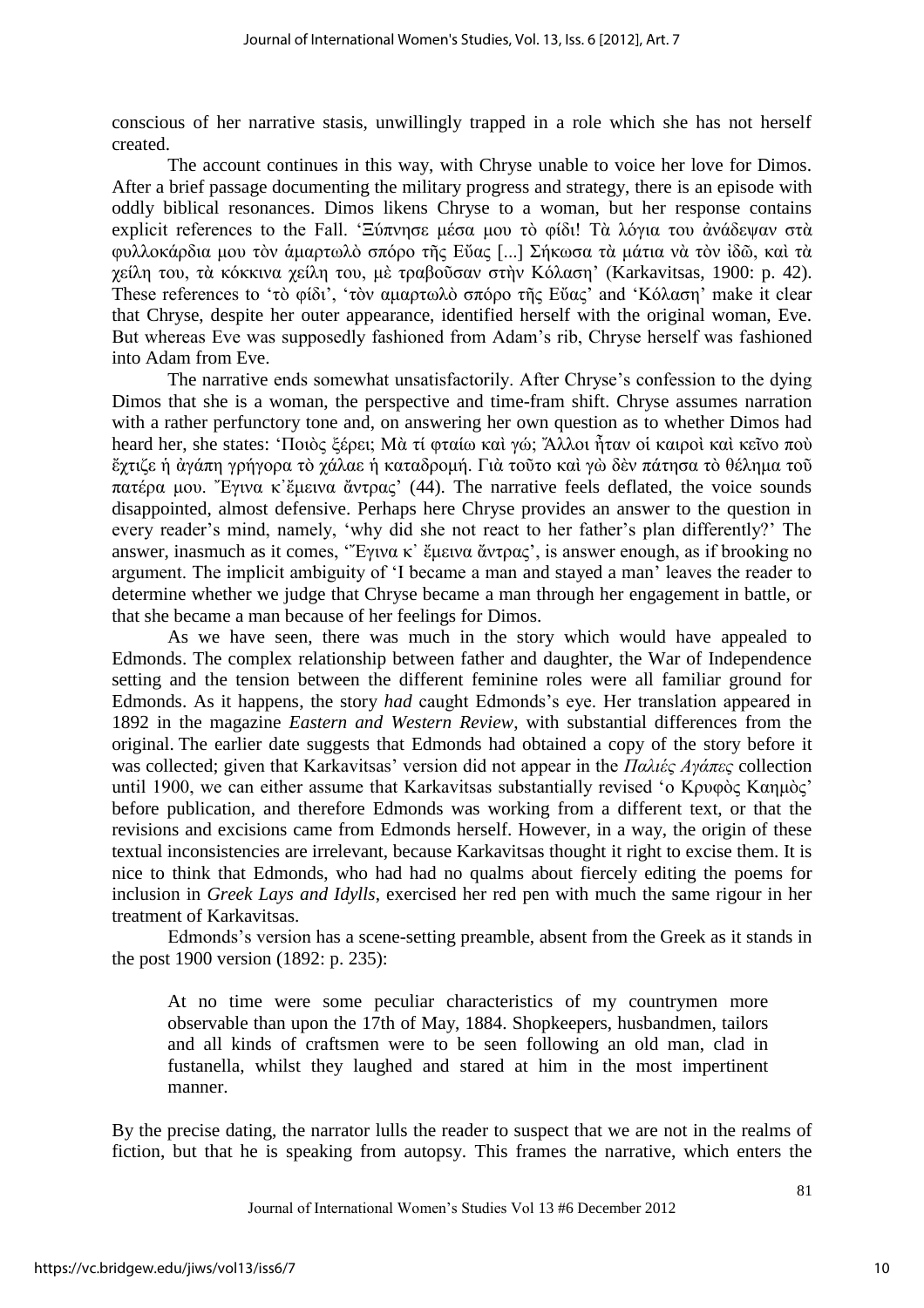familiar text of the 1900 edition only after some three hundred words of introduction. The introduction of a second narrator, presumably a visitor to the area being described, confuses the reader. The inclusion of the visitor adds little to the story; the Chinese box effect is already inherent in the story through the character of Chryse/Chrysanthos. The presence of the statement, ""Look, that is Chrysanthos of Trajano, a woman dressed in a man"s clothes. You must get her to tell you about it, and write it down""(Edmonds, 1892: p. 235), does little to enhance the narrative flow. It feels clumsy, and lessens the dramatic effect of the father"s eccentric reaction to Chryse"s birth.

The narrator shores up the tale against criticism, "Indeed, I soon found out for myself, as well as from my friend"s assurance, that this *old man* was in truth a woman, because his voice had the clear, silvery tones only heard in a woman" (Edmonds, 1892: p. 235). However, this is not entirely successful; because it is couched in an after-the-fact setting, the account"s potency is diminished. Instead of hearing the account at first hand, it is filtered to the reader through the first narrator.

The next morning, however, I was able to accomplish what I desired. I found the *old man* in a *café* smoking his nargili. He was not so apathetic as on the preceding day, but seemed to be thoughtful and somewhat depressed, as he recalled former painful memories.

The following is a truthful version of what he told me. (Edmonds, 1892: p. 235)

This is an odd touch; rather than having our curiosity piqued by a mystery, the dark ending is understood from the outset through the references to Chryse"s mood and "painful memories." Yet this framing device is not reemployed at the end of the account; the narrative closes with a rather purple passage, absent from the 1900 Greek edition.

You who live in freedom look now with indifference upon us who bought it for you with our blood. I wait only for the hour when I can leave this wretched world and see my Demos again. For, where he is, we shall never more be parted. (240)

Elsewhere, too, the tone of the translation is markedly different from the Greek, the ethnographic detail of the original is absent, Edmonds is playing a more light-hearted game than Karkavitsas. The inclusions overstate what is implicit in the Greek, weakening the force of the narrative. As well as overdone explanations for the animosity between Turks and Greeks, and simplification of the Biblical imagery in Chryse's near betrayal of her gender, Edmonds's narrative contains significant differences in Chryse's response to leaving home.

My father had rheumatism, and could not leave his bed. He called me to him, girded on my sword himself, and put my gun into my hand: "Go, with my blessing,' he said, 'Thou know'st thou art no woman, thou art a man – thou shalt be a man! So now go with open eyes into fire and slaughter; kill as many unbelievers as thou canst, for pappas Demetri himself told me that the more thou shalt slay, the more sins shall be forgiven thee.'

My mother and sisters stood in a corner weeping silently. This did not distress me  $-$  I felt as though I was going to a wedding (Edmonds, 1892: p. 237).

Journal of International Women"s Studies Vol 13 #6 December 2012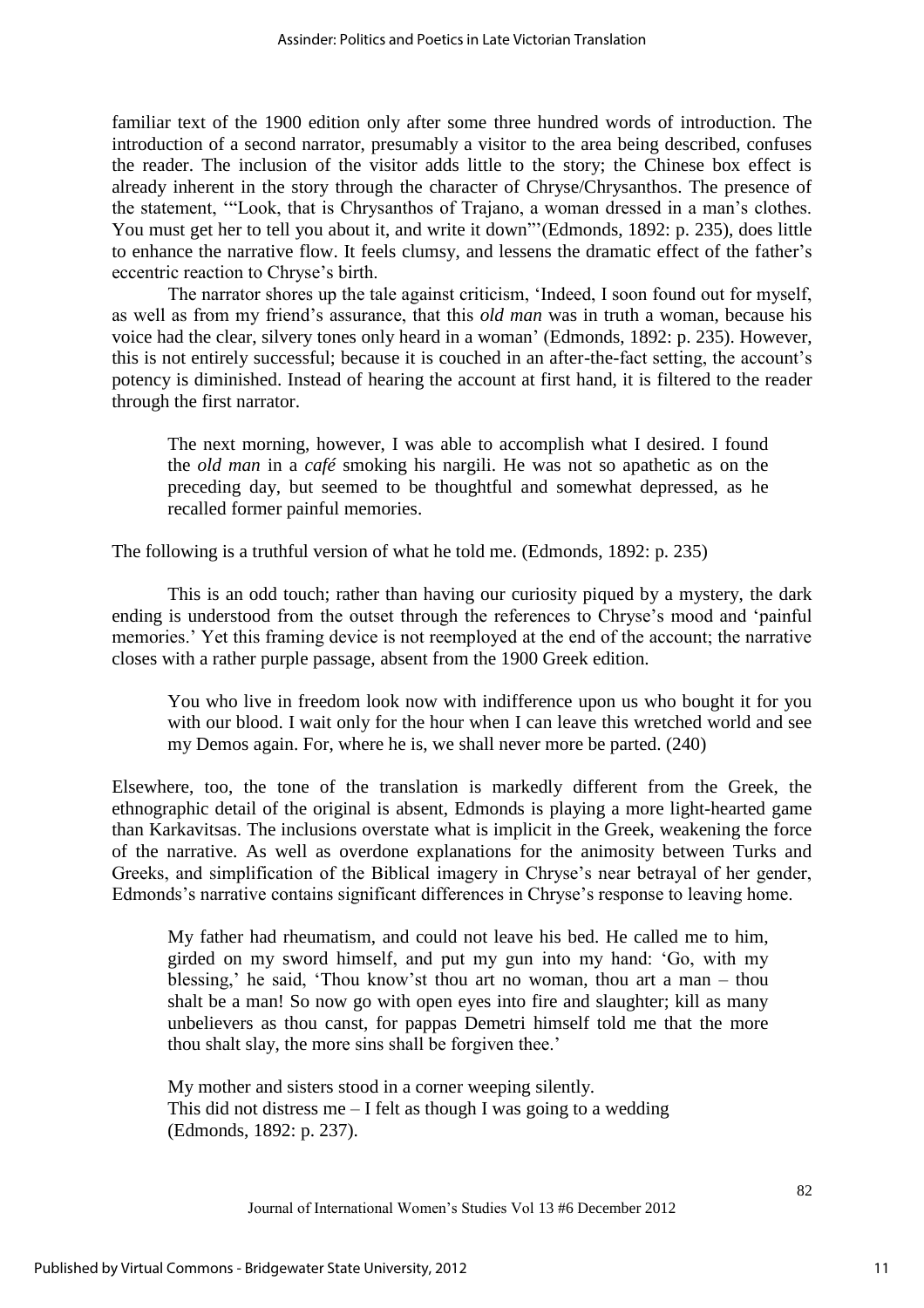The lengthy passage describing Chryse's wish to hide in her mother's skirts and feeling pulled towards the trappings of womanhood is notably absent. Instead, Chryse is excited: "as though [I] was going to a wedding." Edmonds"s heroine is hardly paralyzed by trepidation, exactly the opposite: she longs for the transformation to be complete. The drizzling tears of the Greek do not make it across to the English. While the Greek Chrysanthos feels a final moment of doubt and starts to question her upbringing, the English Chrysanthos views the arming scene as a rite of passage, but in exclusively feminine terms. Despite being raised as a male child, she still feels as though "going to a wedding." The departure for battle is seen as the pinnacle of her life as a man; more than an initiation, it represents her wedding to the new gender. The father's response, too, has been modified; his brusque intervention, 'πήδησε άπὸ τὸ στρῶμα του, μ' ἔσπρωξε στὴν πόρτα καὶ μὲ φίλησε' (Edmonds, 1892: p. 39), becomes "My father got out of bed with difficulty, and went with me to the door, when he kissed me." This alters the tone of the father's parting words, 'Σὰ φύγουν οἱ Τοῦρκοι ἀπὸ τὸ Μωριά, τότε νὰ γυρίσης καὶ σύ' (Edmonds, 1892: 39), which are mitigated in the English through the father struggling to bid farewell to Chryse, rather than leaping out of bed to push her, ensuring she leaves.

Of all the discrepancies between the two texts, it is this central passage which is the most remarkable. Edmonds was doing something more sophisticated than merely translating the text. The heroine herself is translated – the English no longer corresponds to the Greek original. If we follow Lotbinière-Harwood"s reading of gender as socially-constructed by dress codes, value systems and symbolic order, we see how far Edmonds removes her heroine from the Karkavitsan original.

The expression 'rewriting in the feminine' alludes to two registers of translation: from source language (or SL) to target language (or TL), and from masculine to feminine. In my discussions of translation examples, I've specified the sex of the writer being translated, of the translator, and of the person being written about, as a way of foregrounding the issue of gender, which must be addressed when discussing translation. Sex is biological: human beings and most animates are physiologically female or male. Gender is socially constructed: it refers to the learned socio-sexual roles, dress codes, value systems, symbolic order, imposed on individuals by the dominant culture according to our birth sex.

If we apply de Lotbinière-Harwood"s method, Edmonds, the female translator has translated the narrative from a male author from the SL to the TL, while the text itself describes a socially constructed man, whose sex is female. The female child has been socially conditioned by her father to act as a man. This makes Edmonds" manipulation of the original in her translation even more telling.

Here, Edmonds is not 'saying the same thing in different words', as one might expect of a translation. The English translation assumes an agency of its own. The translated Chrysanthos is eager for engagement in conflict, harking back to Edmonds"s own Irene in *Amygdala*, angry at the political impotence society has dictated. British women, and female academics, met with mockery. Truly fish out of water, they were drawn to an emergent discipline and helped to shape it into their imagined likeness. Over the nine years in which Edmonds was occupied with this topic, I believe that her appropriation and development of this figure, as well as her dialogue with Greek literature through translation, enabled her to write a form of liberty unimaginable for a woman of her status. The 'phalanx of Amazons' from the opening extract sits alongside Swanwick"s imagined boy"s costume and Edmonds"s girlish warriors as tacit expressions of resistance. Edmonds"s work was influential in building the British conception of modern Greece. Through the study of Modern Greek women moved towards forming an academic space of their own, ultimately resulting in the creation of Oxford"s Bywater–Sotheby Chair for Byzantine and Modern Greek Studies and Cambridge"s